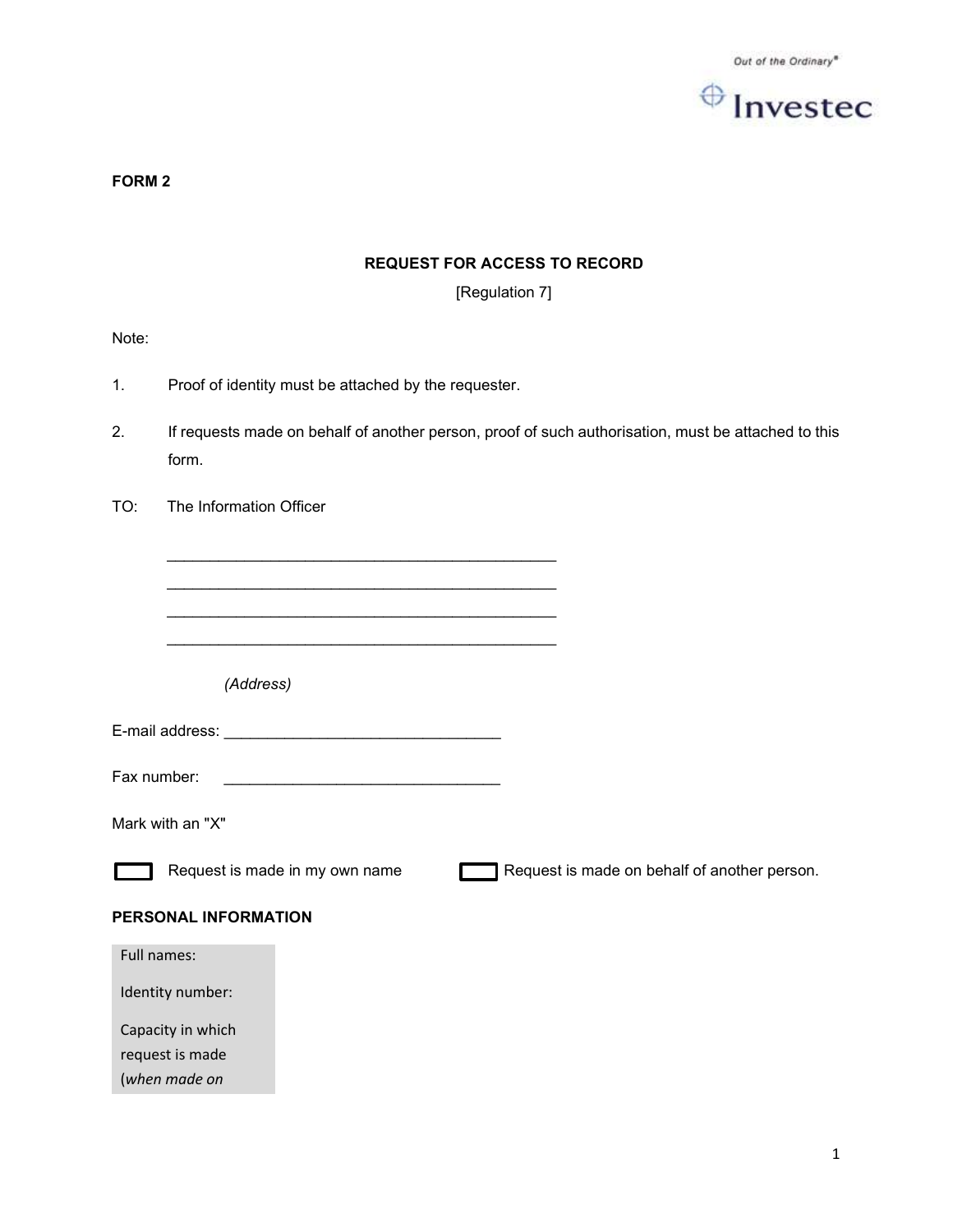

behalf of another

person):

Postal Address:

Street Address:

E-mail Address

Contact numbers:

Tel. (B):

Cellular:

Facsimile

Full names of person on whose behalf request is made (if applicable):

Identity number:

Postal Address:

Street Address:

E-mail Address:

Contact numbers:

Tel. (B):

Cellular:

Facsimile

#### PARTICULARS OF RECORD REQUESTED

Provide full particulars of the record to which access is requested, including the reference number if that is known to you, to enable the record to be located. (If the provided space is inadequate, please continue on a separate page and attach it to this form. All additional pages must be signed.)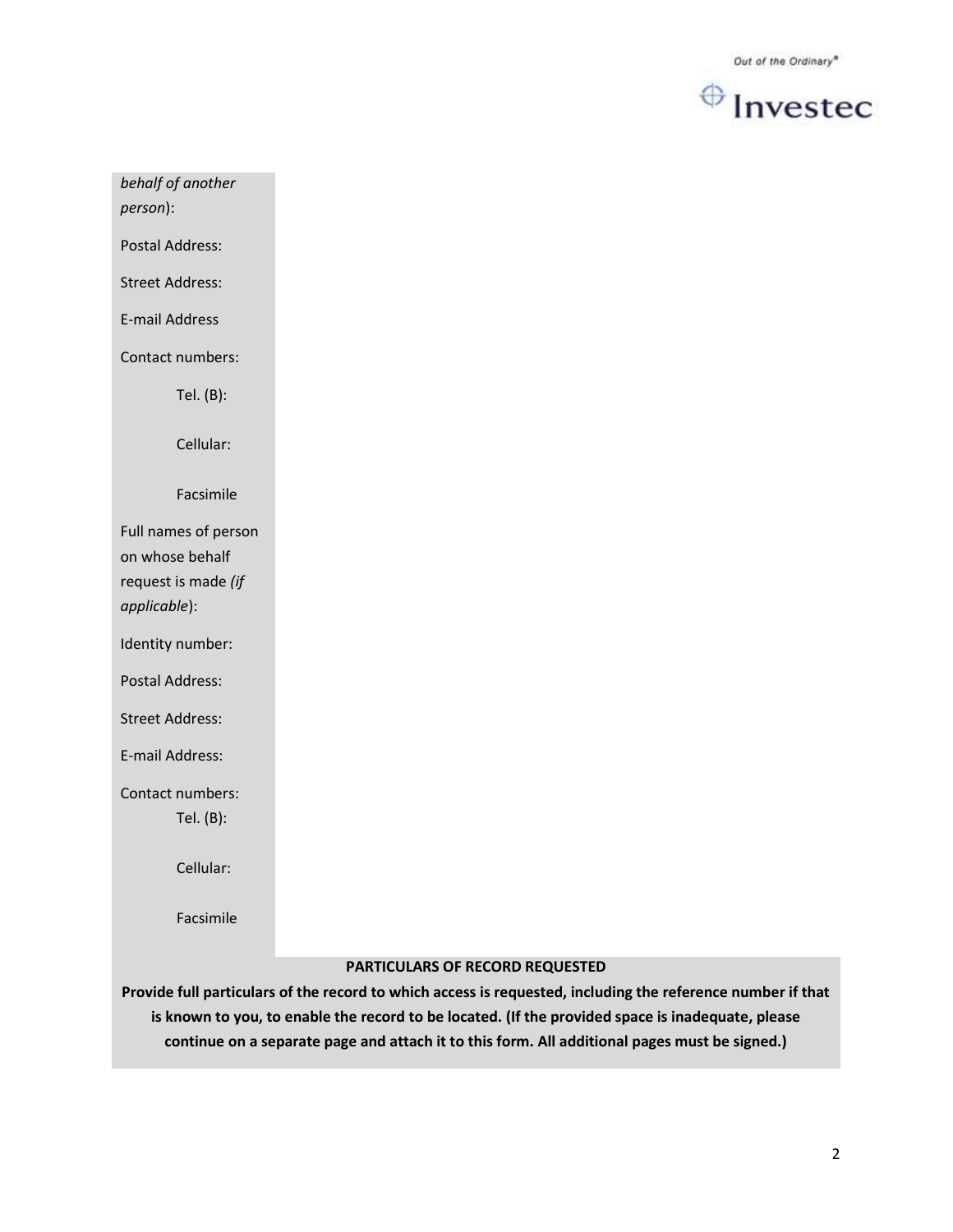

Description of record or relevant part of the record:

Reference number, if available:

Any further particulars of record:

## TYPE OF RECORD

(Mark the applicable box with an "X")

Record is in written or printed form

Record comprises virtual images (this includes photographs, slides, video recordings, computergenerated images, sketches, etc)

Record consists of recorded words or information which can be reproduced in sound

Record is held on a computer or in an electronic, or machine-readable form

### FORM OF ACCESS

(Mark the applicable box with an "X")

Printed copy of record (including copies of any virtual images, transcriptions and information held on computer or in an electronic or machine-readable form)

Written or printed transcription or virtual images (this includes photographs, slides, video recordings, computer-generated images, sketches, etc)

Transcription of soundtrack (written or printed document)

Copy of record on flash drive (including virtual images and soundtracks)

Copy of record on compact disc drive (including virtual images and soundtracks)

Copy of record saved on cloud storage server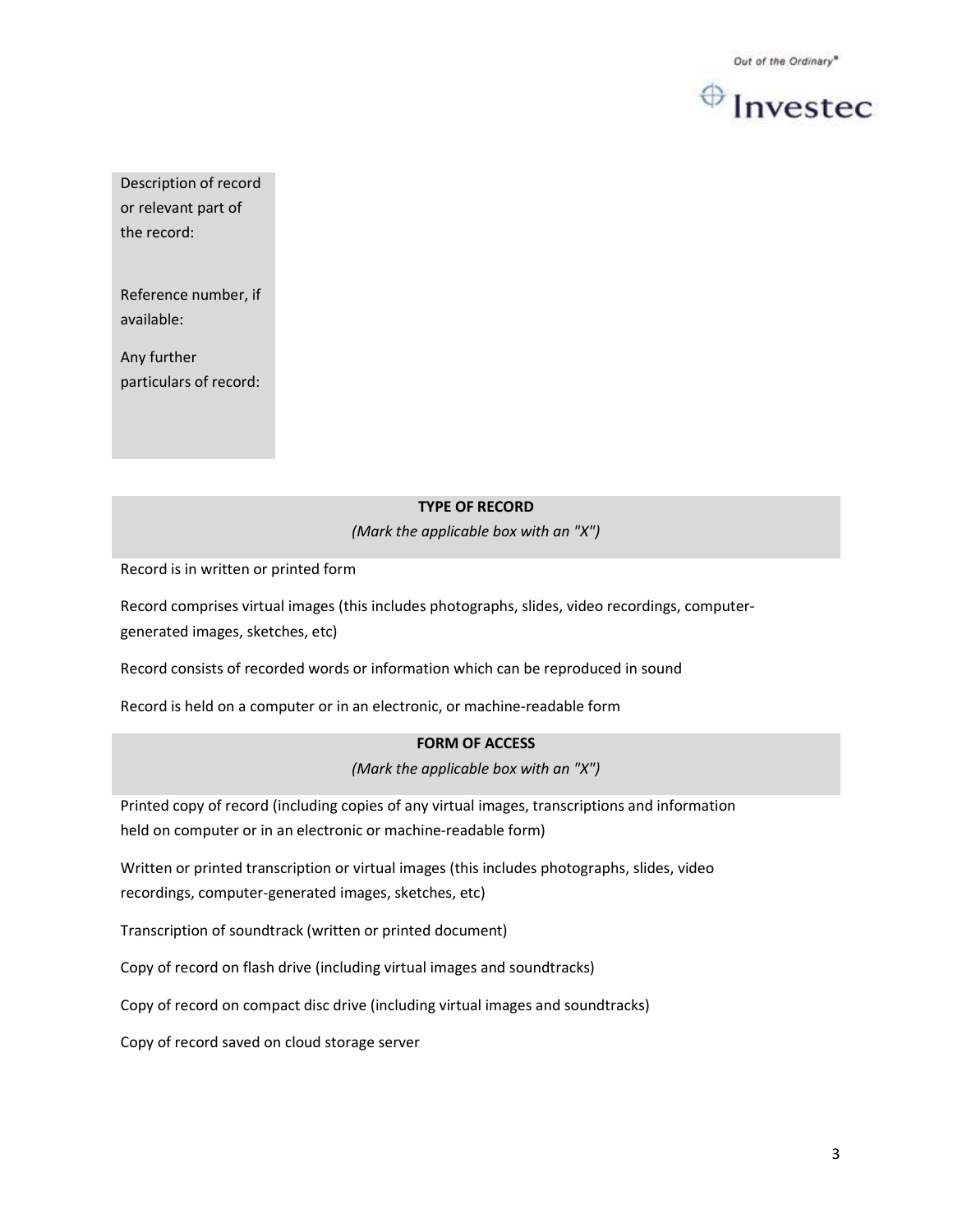

#### MANNER OF ACCESS

(Mark the applicable box with an "X")

Personal inspection of record at registered address of public/private body (including listening to recorded words, information which can be reproduced in sound, or information held on computer or in an electronic or machine-readable form)

Postal services to postal address

Postal services to street address

Courier service to street address

Facsimile of information in written or printed format (including transcriptions)

E-mail of information (including soundtracks if possible)

Cloud share/file transfer

Preferred language:

(Note that if the record is not available in the language you prefer, access may be granted in the language in which the record is available)

#### PARTICULARS OF RIGHT TO BE EXERCISED OR PROTECTED

If the provided space is inadequate, please continue on a separate page and attach it to this Form. The requester must sign all the additional pages.

Indicate which right is to be exercised or protected: Explain why the record requested is required for the exercise or protection of the aforementioned right: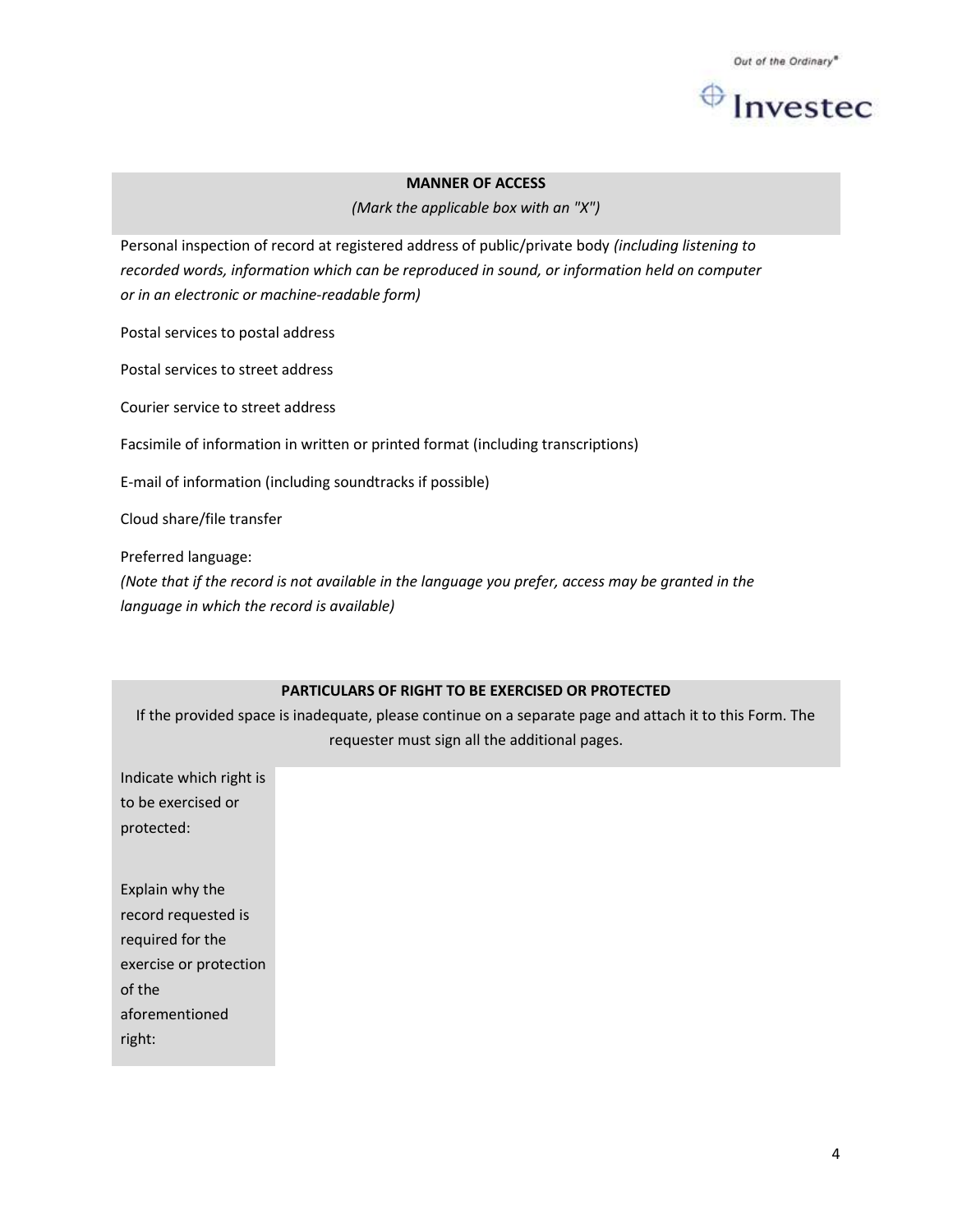

#### **FEES**

- a) A request fee must be paid before the request will be considered.
- b) You will be notified of the amount of the access fee to be paid.
- c) The fee payable for access to a record depends on the form in which access is required and the reasonable time required to search for and prepare a record.
- d) If you qualify for exemption of the payment of any fee, please state the reason for exemption.

Reason:

You will be notified in writing whether your request has been approved or denied and if approved the costs relating to your request, if any. Please indicate your preferred manner of correspondence:

| Postal address | Facsimile | Electronic communication |
|----------------|-----------|--------------------------|
|                |           | (Please specify)         |
|                |           |                          |

| Signed at | on this | day of |
|-----------|---------|--------|
| 20        |         |        |

Signature of requester / person on whose behalf request is made

\_\_\_\_\_\_\_\_\_\_\_\_\_\_\_\_\_\_\_\_\_\_\_\_\_\_\_\_\_\_\_\_\_\_\_\_\_\_\_\_

…………………………………………………………………………………………………………………………